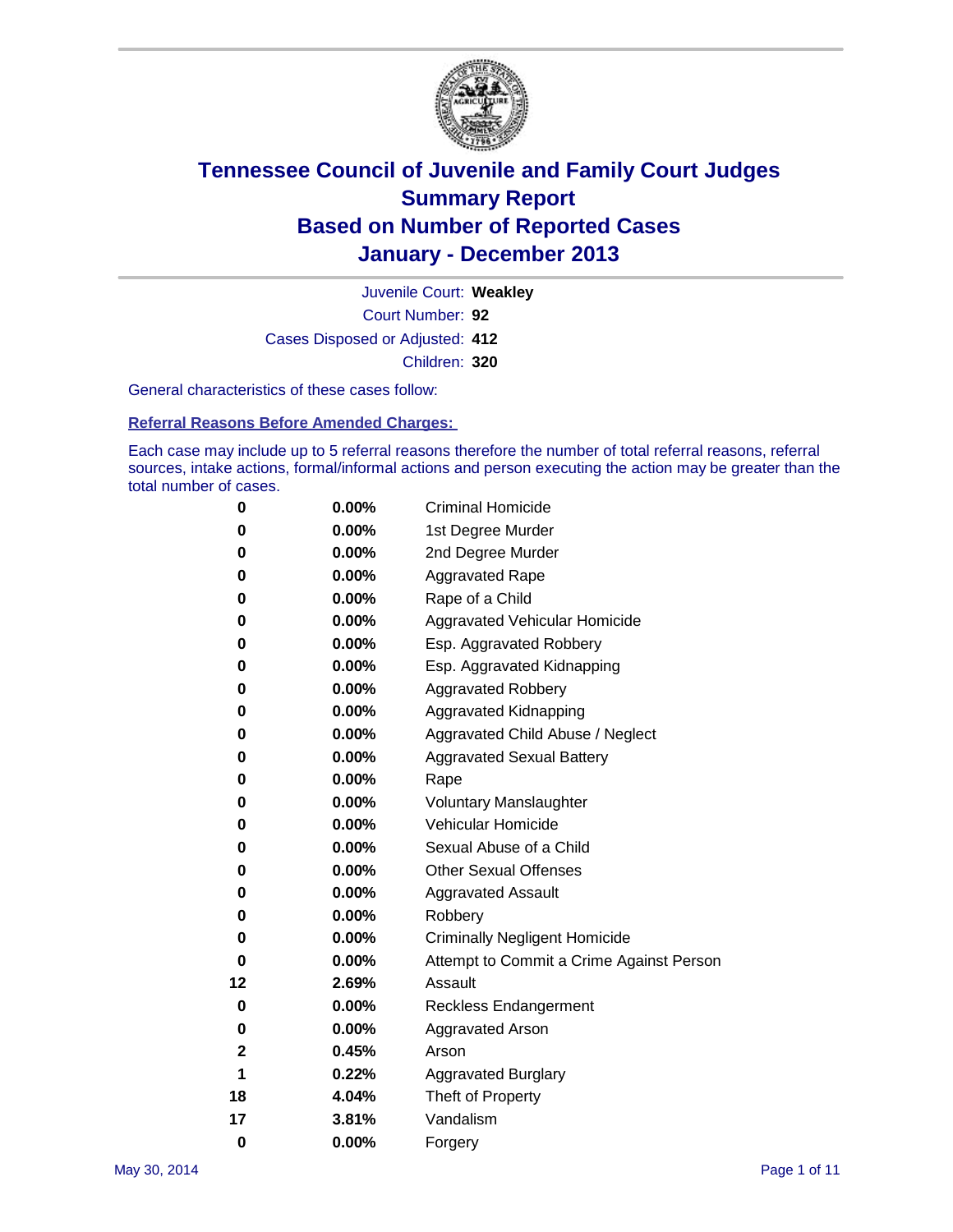

Court Number: **92** Juvenile Court: **Weakley** Cases Disposed or Adjusted: **412** Children: **320**

#### **Referral Reasons Before Amended Charges:**

Each case may include up to 5 referral reasons therefore the number of total referral reasons, referral sources, intake actions, formal/informal actions and person executing the action may be greater than the total number of cases.

| 0  | 0.00% | <b>Worthless Checks</b>                                     |
|----|-------|-------------------------------------------------------------|
| 0  | 0.00% | Illegal Possession / Fraudulent Use of Credit / Debit Cards |
| 3  | 0.67% | <b>Burglary</b>                                             |
| 1  | 0.22% | Unauthorized Use of a Vehicle                               |
| 0  | 0.00% | <b>Cruelty to Animals</b>                                   |
| 2  | 0.45% | Sale of Controlled Substances                               |
| 2  | 0.45% | <b>Other Drug Offenses</b>                                  |
| 3  | 0.67% | <b>Possession of Controlled Substances</b>                  |
| 1  | 0.22% | <b>Criminal Attempt</b>                                     |
| 0  | 0.00% | Carrying Weapons on School Property                         |
| 0  | 0.00% | Unlawful Carrying / Possession of a Weapon                  |
| 1  | 0.22% | <b>Evading Arrest</b>                                       |
| 0  | 0.00% | Escape                                                      |
| 3  | 0.67% | Driving Under Influence (DUI)                               |
| 13 | 2.91% | Possession / Consumption of Alcohol                         |
| 3  | 0.67% | Resisting Stop, Frisk, Halt, Arrest or Search               |
| 0  | 0.00% | <b>Aggravated Criminal Trespass</b>                         |
| 1  | 0.22% | Harassment                                                  |
| 0  | 0.00% | Failure to Appear                                           |
| 1  | 0.22% | Filing a False Police Report                                |
| 0  | 0.00% | Criminal Impersonation                                      |
| 6  | 1.35% | <b>Disorderly Conduct</b>                                   |
| 0  | 0.00% | <b>Criminal Trespass</b>                                    |
| 0  | 0.00% | <b>Public Intoxication</b>                                  |
| 0  | 0.00% | Gambling                                                    |
| 10 | 2.24% | <b>Traffic</b>                                              |
| 0  | 0.00% | Local Ordinances                                            |
| 0  | 0.00% | Violation of Wildlife Regulations                           |
| 2  | 0.45% | Contempt of Court                                           |
| 5  | 1.12% | Violation of Probation                                      |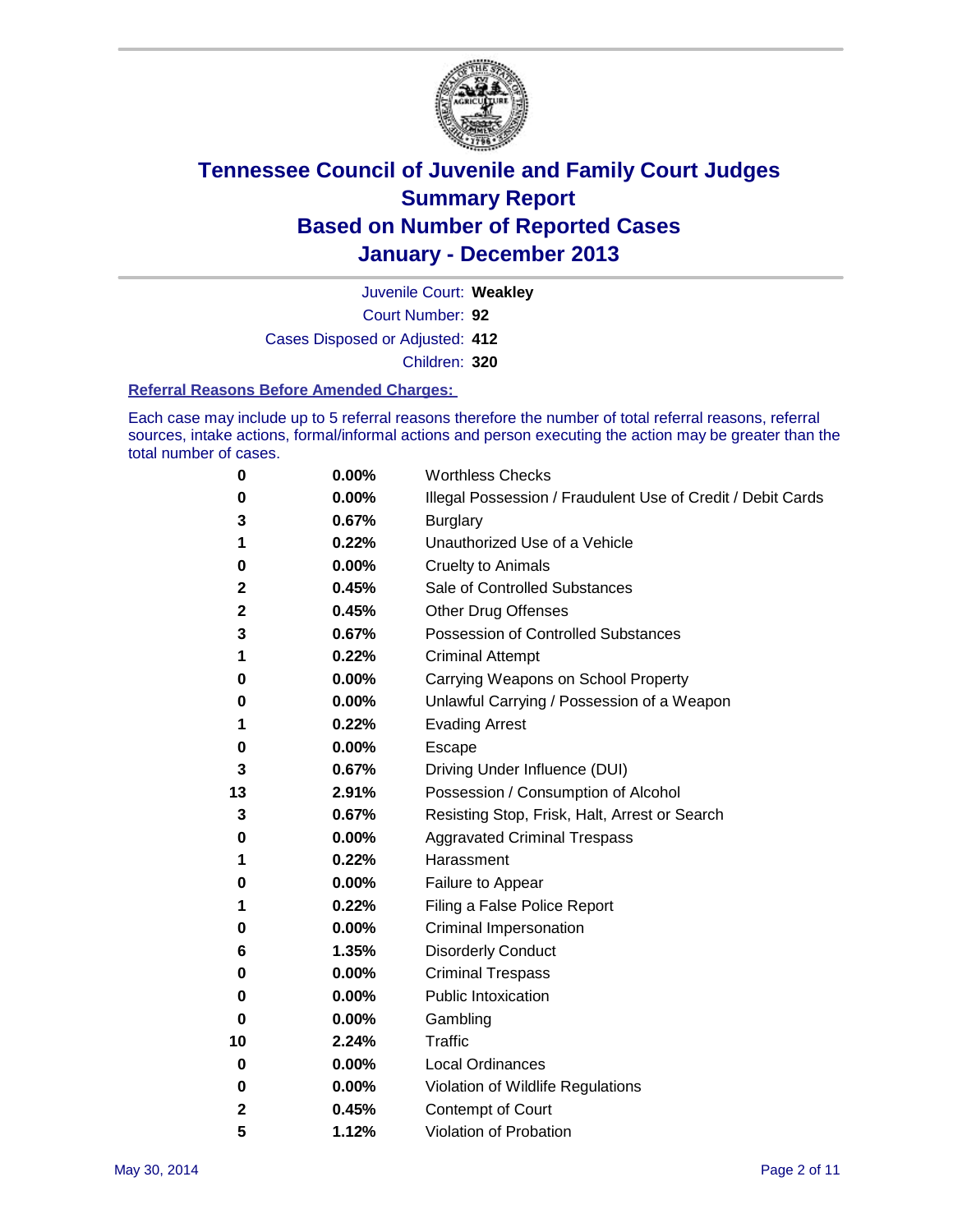

Court Number: **92** Juvenile Court: **Weakley** Cases Disposed or Adjusted: **412** Children: **320**

#### **Referral Reasons Before Amended Charges:**

Each case may include up to 5 referral reasons therefore the number of total referral reasons, referral sources, intake actions, formal/informal actions and person executing the action may be greater than the total number of cases.

| 446          | 100.00%  | <b>Total Referrals</b>                 |
|--------------|----------|----------------------------------------|
| 6            | 1.35%    | Other                                  |
| 0            | 0.00%    | Consent to Marry                       |
| 0            | 0.00%    | <b>Request for Medical Treatment</b>   |
| 4            | 0.90%    | <b>Child Support</b>                   |
| $\mathbf{2}$ | 0.45%    | Paternity / Legitimation               |
| 13           | 2.91%    | Visitation                             |
| 79           | 17.71%   | Custody                                |
| 0            | 0.00%    | <b>Foster Care Review</b>              |
| 0            | 0.00%    | <b>Administrative Review</b>           |
| 35           | 7.85%    | <b>Judicial Review</b>                 |
| 0            | 0.00%    | Violation of Informal Adjustment       |
| 0            | 0.00%    | <b>Violation of Pretrial Diversion</b> |
| 0            | $0.00\%$ | <b>Termination of Parental Rights</b>  |
| 72           | 16.14%   | Dependency / Neglect                   |
| 1            | 0.22%    | <b>Physically Abused Child</b>         |
| 1            | 0.22%    | Sexually Abused Child                  |
| $\mathbf{2}$ | 0.45%    | <b>Violation of Curfew</b>             |
| 0            | $0.00\%$ | Violation of a Valid Court Order       |
| 3            | 0.67%    | Possession of Tobacco Products         |
| 1            | 0.22%    | Out-of-State Runaway                   |
| 4            | 0.90%    | In-State Runaway                       |
| 104          | 23.32%   | Truancy                                |
| 11           | 2.47%    | <b>Unruly Behavior</b>                 |
| 1            | 0.22%    | Violation of Aftercare                 |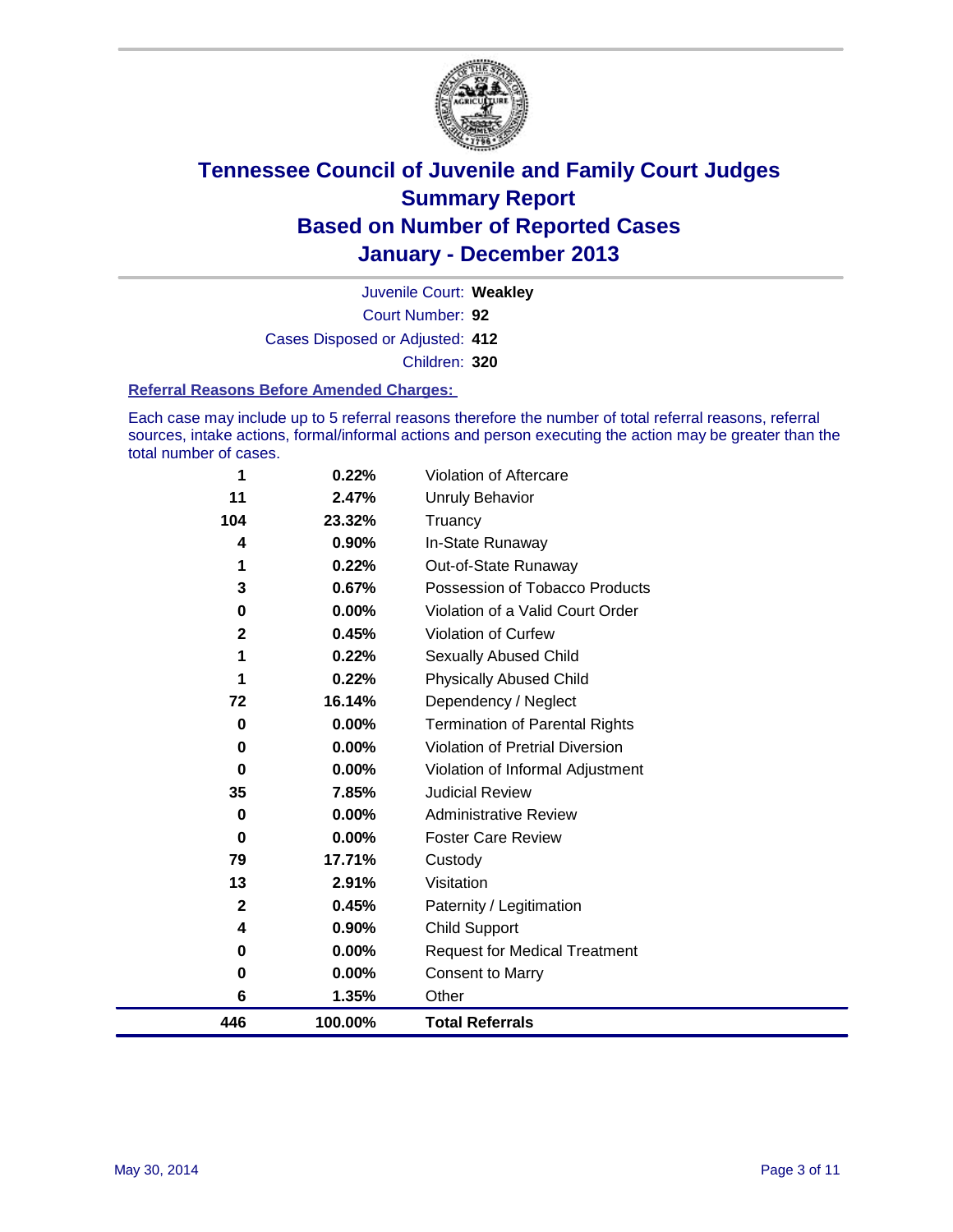

| 446                        | 100.00%                         | <b>Total Referral Sources</b>     |  |  |  |
|----------------------------|---------------------------------|-----------------------------------|--|--|--|
| 0                          | 0.00%                           | Other                             |  |  |  |
| 1                          | 0.22%                           | Unknown                           |  |  |  |
| 0                          | 0.00%                           | Hospital                          |  |  |  |
| 4                          | 0.90%                           | Child & Parent                    |  |  |  |
| 1                          | 0.22%                           | Victim                            |  |  |  |
| 1                          | 0.22%                           | <b>Other Court</b>                |  |  |  |
| 1                          | 0.22%                           | Social Agency                     |  |  |  |
| 9                          | 2.02%                           | <b>Court Staff</b>                |  |  |  |
| 1                          | 0.22%                           | <b>District Attorney's Office</b> |  |  |  |
| 0                          | $0.00\%$                        | <b>Other State Department</b>     |  |  |  |
| 134                        | 30.04%                          | <b>DCS</b>                        |  |  |  |
| 4                          | 0.90%                           | <b>CSA</b>                        |  |  |  |
| 107                        | 23.99%                          | School                            |  |  |  |
| 1                          | 0.22%                           | Self                              |  |  |  |
| 13                         | 2.91%                           | Relatives                         |  |  |  |
| 59                         | 13.23%                          | Parents                           |  |  |  |
| 110                        | 24.66%                          | Law Enforcement                   |  |  |  |
| <b>Referral Sources: 1</b> |                                 |                                   |  |  |  |
|                            |                                 | Children: 320                     |  |  |  |
|                            | Cases Disposed or Adjusted: 412 |                                   |  |  |  |
| Court Number: 92           |                                 |                                   |  |  |  |
| Juvenile Court: Weakley    |                                 |                                   |  |  |  |
|                            |                                 |                                   |  |  |  |

### **Age of Child at Referral: 2**

| 320 | 100.00%  | <b>Total Child Count</b> |
|-----|----------|--------------------------|
| 0   | 0.00%    | <b>Unknown</b>           |
| 0   | $0.00\%$ | Ages 19 and Over         |
| 39  | 12.19%   | Ages 17 through 18       |
| 73  | 22.81%   | Ages 15 through 16       |
| 45  | 14.06%   | Ages 13 through 14       |
| 23  | 7.19%    | Ages 11 through 12       |
| 140 | 43.75%   | Ages 10 and Under        |
|     |          |                          |

<sup>1</sup> If different than number of Referral Reasons (446), verify accuracy of your court's data.

<sup>2</sup> One child could be counted in multiple categories, verify accuracy of your court's data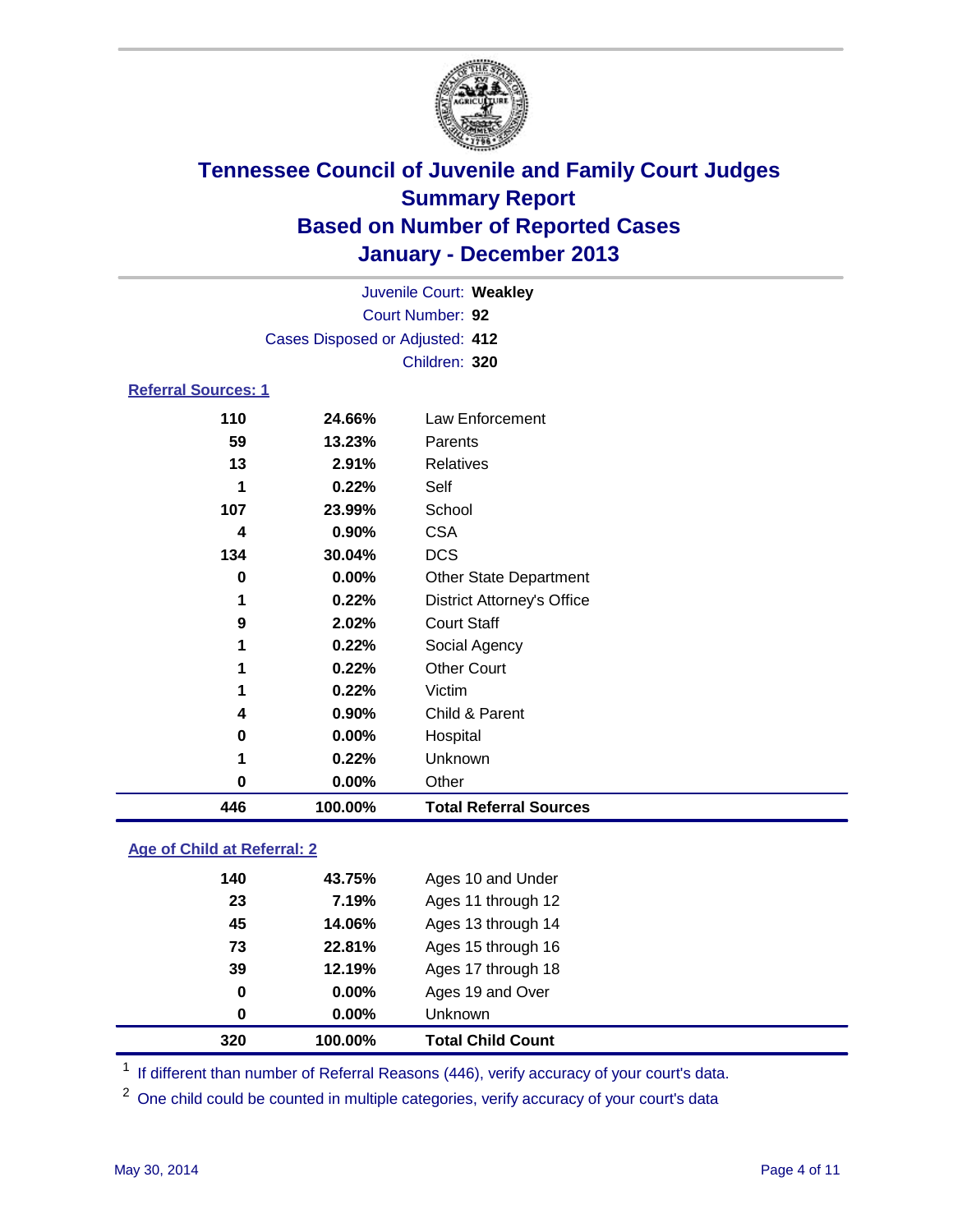

| Juvenile Court: Weakley   |                                         |                          |  |  |
|---------------------------|-----------------------------------------|--------------------------|--|--|
| Court Number: 92          |                                         |                          |  |  |
|                           | Cases Disposed or Adjusted: 412         |                          |  |  |
|                           |                                         | Children: 320            |  |  |
| Sex of Child: 1           |                                         |                          |  |  |
| 172                       | 53.75%                                  | Male                     |  |  |
| 143                       | 44.69%                                  | Female                   |  |  |
| 5                         | 1.56%                                   | Unknown                  |  |  |
| 320                       | 100.00%                                 | <b>Total Child Count</b> |  |  |
| Race of Child: 1          |                                         |                          |  |  |
| 227                       | 70.94%                                  | White                    |  |  |
| 36                        | 11.25%                                  | African American         |  |  |
| 1                         | 0.31%                                   | Native American          |  |  |
| $\mathbf 0$               | 0.00%                                   | Asian                    |  |  |
| 9                         | 2.81%                                   | Mixed                    |  |  |
| 47                        | 14.69%                                  | Unknown                  |  |  |
| 320                       | 100.00%                                 | <b>Total Child Count</b> |  |  |
| <b>Hispanic Origin: 1</b> |                                         |                          |  |  |
| 13                        | 4.06%                                   | Yes                      |  |  |
| 215                       | 67.19%                                  | No                       |  |  |
| 92                        | 28.75%                                  | Unknown                  |  |  |
| 320                       | 100.00%                                 | <b>Total Child Count</b> |  |  |
|                           | <b>School Enrollment of Children: 1</b> |                          |  |  |
| 241                       | 75.31%                                  | Yes                      |  |  |
| 56                        | 17.50%                                  | <b>No</b>                |  |  |
| 23                        | 7.19%                                   | Unknown                  |  |  |
| 320                       | 100.00%                                 | <b>Total Child Count</b> |  |  |

One child could be counted in multiple categories, verify accuracy of your court's data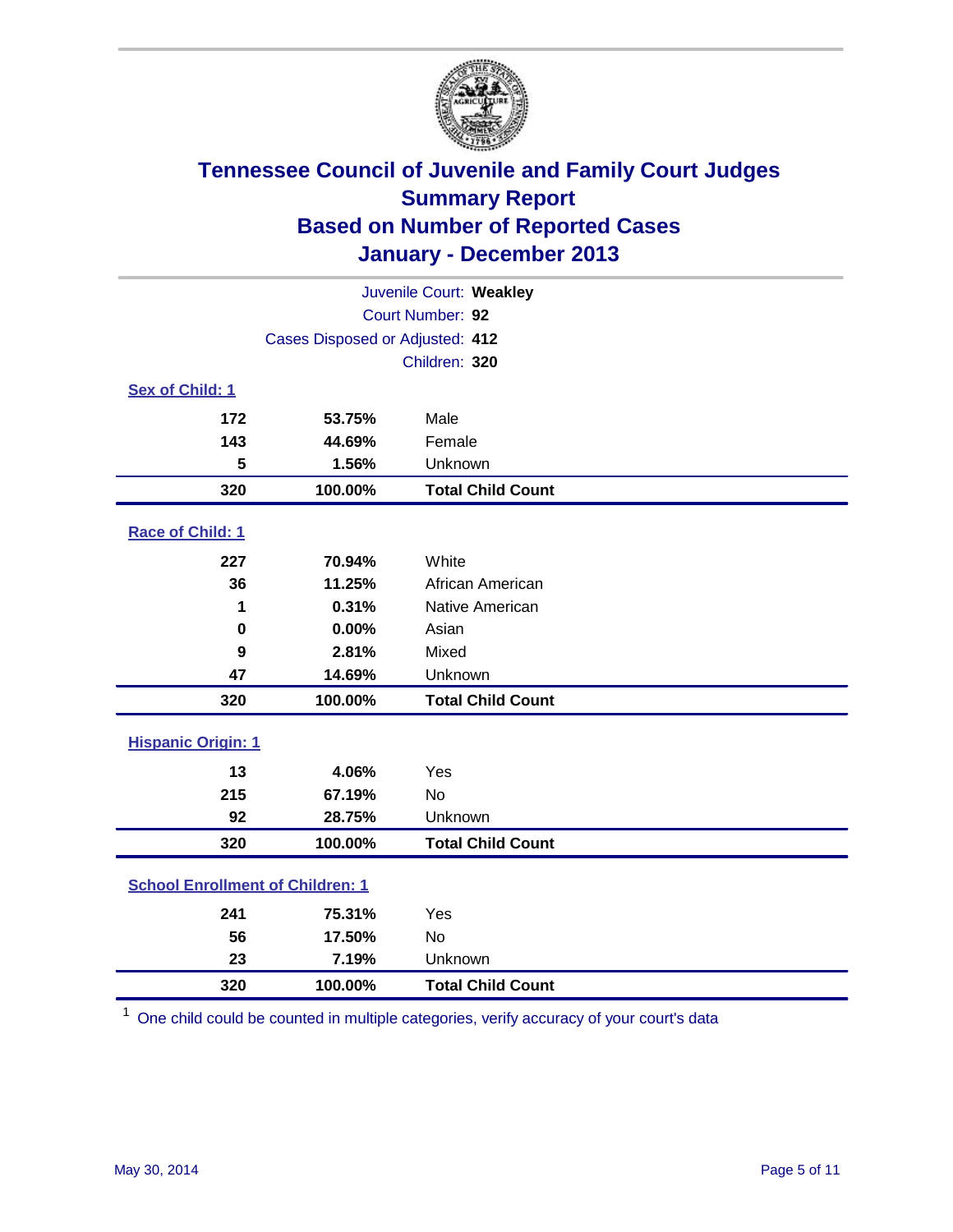

Court Number: **92** Juvenile Court: **Weakley** Cases Disposed or Adjusted: **412** Children: **320**

### **Living Arrangement of Child at Time of Referral: 1**

| 320          | 100.00%  | <b>Total Child Count</b>     |
|--------------|----------|------------------------------|
| 8            | 2.50%    | Other                        |
| 18           | 5.63%    | Unknown                      |
| 0            | $0.00\%$ | Independent                  |
| 0            | $0.00\%$ | In an Institution            |
| $\mathbf{2}$ | 0.63%    | In a Residential Center      |
| $\mathbf{2}$ | 0.63%    | In a Group Home              |
| 15           | 4.69%    | With Foster Family           |
| 1            | 0.31%    | <b>With Adoptive Parents</b> |
| 56           | 17.50%   | <b>With Relatives</b>        |
| 33           | 10.31%   | With Father                  |
| 132          | 41.25%   | With Mother                  |
| 9            | 2.81%    | With Mother and Stepfather   |
| 5            | 1.56%    | With Father and Stepmother   |
| 39           | 12.19%   | With Both Biological Parents |
|              |          |                              |

### **Type of Detention: 2**

| 412 | 100.00%       | <b>Total Detention Count</b> |
|-----|---------------|------------------------------|
|     | $0.00\%$<br>0 | Other                        |
| 402 | 97.57%        | Does Not Apply               |
|     | 1<br>0.24%    | <b>Unknown</b>               |
|     | $0.00\%$<br>0 | <b>Psychiatric Hospital</b>  |
|     | $0.00\%$<br>0 | Jail - No Separation         |
|     | 0<br>$0.00\%$ | Jail - Partial Separation    |
|     | 0.00%<br>0    | Jail - Complete Separation   |
|     | 0.97%<br>4    | Juvenile Detention Facility  |
|     | 5<br>1.21%    | Non-Secure Placement         |
|     |               |                              |

<sup>1</sup> One child could be counted in multiple categories, verify accuracy of your court's data

If different than number of Cases (412) verify accuracy of your court's data.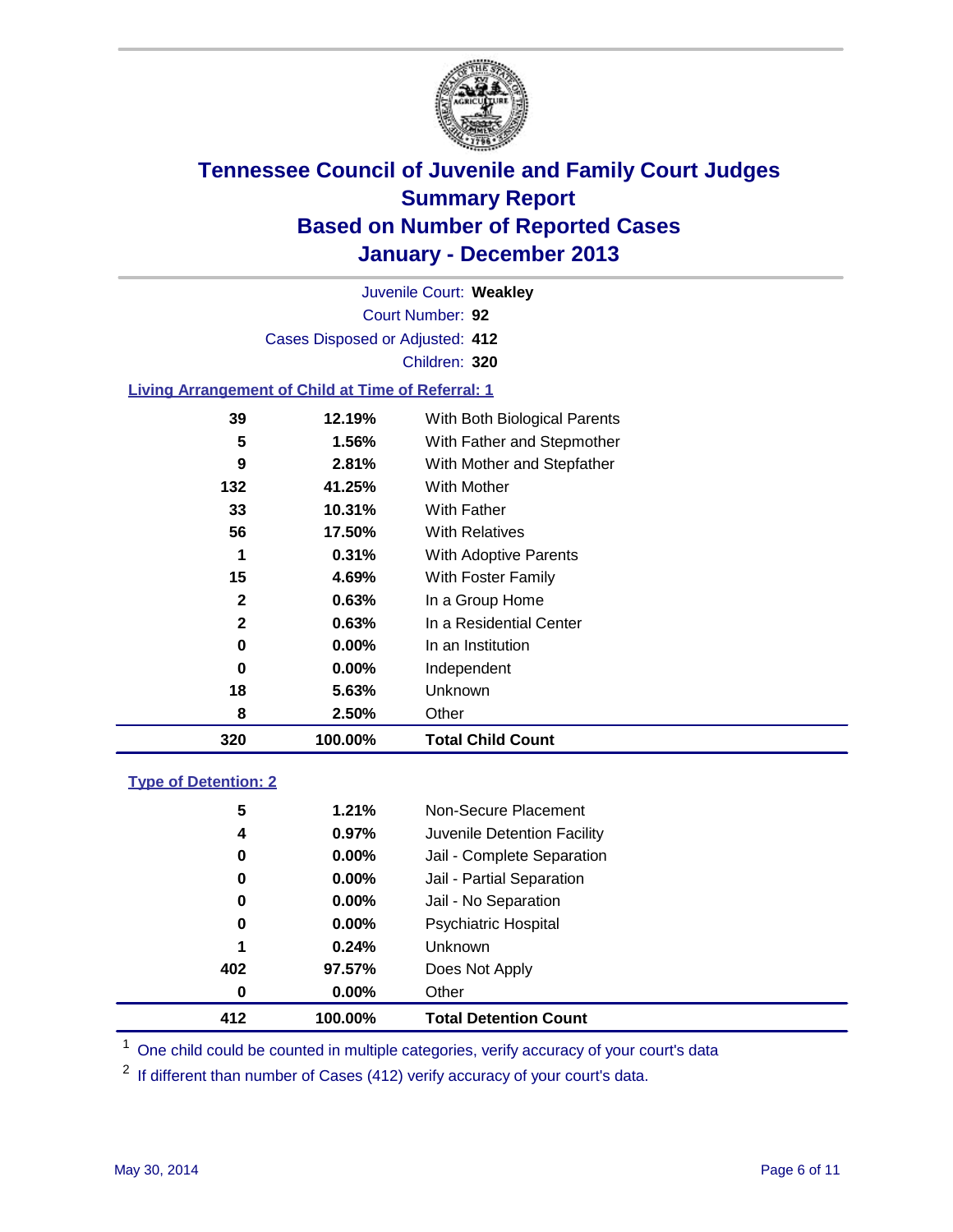

| Juvenile Court: Weakley                            |                  |                                      |  |  |  |  |  |  |
|----------------------------------------------------|------------------|--------------------------------------|--|--|--|--|--|--|
|                                                    | Court Number: 92 |                                      |  |  |  |  |  |  |
| Cases Disposed or Adjusted: 412                    |                  |                                      |  |  |  |  |  |  |
|                                                    | Children: 320    |                                      |  |  |  |  |  |  |
| <b>Placement After Secure Detention Hearing: 1</b> |                  |                                      |  |  |  |  |  |  |
| 2                                                  | 0.49%            | Returned to Prior Living Arrangement |  |  |  |  |  |  |
| 1                                                  | 0.24%            | Juvenile Detention Facility          |  |  |  |  |  |  |
| 0                                                  | 0.00%            | Jail                                 |  |  |  |  |  |  |
| 0                                                  | 0.00%            | Shelter / Group Home                 |  |  |  |  |  |  |
| 4                                                  | 0.97%            | <b>Foster Family Home</b>            |  |  |  |  |  |  |
| 0                                                  | 0.00%            | <b>Psychiatric Hospital</b>          |  |  |  |  |  |  |
| 4                                                  | 0.97%            | Unknown                              |  |  |  |  |  |  |
| 401                                                | 97.33%           | Does Not Apply                       |  |  |  |  |  |  |
| 0                                                  | 0.00%            | Other                                |  |  |  |  |  |  |
|                                                    |                  |                                      |  |  |  |  |  |  |
| 412                                                | 100.00%          | <b>Total Placement Count</b>         |  |  |  |  |  |  |
|                                                    |                  |                                      |  |  |  |  |  |  |
| <b>Intake Actions: 2</b>                           |                  |                                      |  |  |  |  |  |  |
| 355                                                | 79.60%           | <b>Petition Filed</b>                |  |  |  |  |  |  |
| 69                                                 | 15.47%           | <b>Motion Filed</b>                  |  |  |  |  |  |  |
| 6                                                  | 1.35%            | <b>Citation Processed</b>            |  |  |  |  |  |  |
| 0                                                  | 0.00%            | Notification of Paternity Processed  |  |  |  |  |  |  |
| 12                                                 | 2.69%            | Scheduling of Judicial Review        |  |  |  |  |  |  |
| $\bf{0}$                                           | 0.00%            | Scheduling of Administrative Review  |  |  |  |  |  |  |
| 0                                                  | 0.00%            | Scheduling of Foster Care Review     |  |  |  |  |  |  |
| 3                                                  | 0.67%            | Unknown                              |  |  |  |  |  |  |
| 1                                                  | 0.22%            | Does Not Apply                       |  |  |  |  |  |  |
| $\bf{0}$                                           | 0.00%            | Other                                |  |  |  |  |  |  |

<sup>1</sup> If different than number of Cases (412) verify accuracy of your court's data.

If different than number of Referral Reasons (446), verify accuracy of your court's data.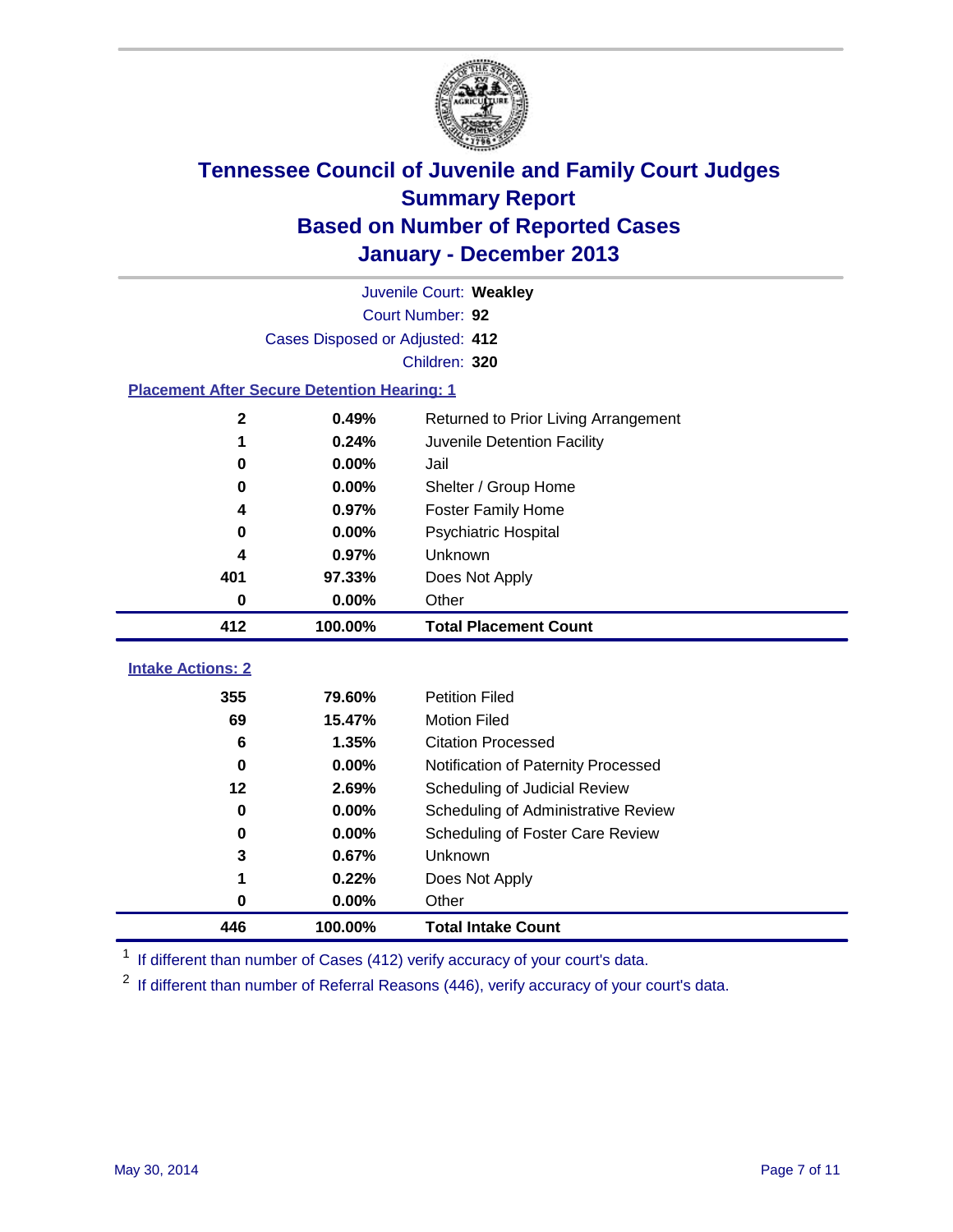

Court Number: **92** Juvenile Court: **Weakley** Cases Disposed or Adjusted: **412** Children: **320**

### **Last Grade Completed by Child: 1**

| 320      | 100.00% | <b>Total Child Count</b> |
|----------|---------|--------------------------|
| 4        | 1.25%   | Other                    |
| 75       | 23.44%  | Unknown                  |
| 59       | 18.44%  | Never Attended School    |
| 0        | 0.00%   | Graduated                |
| 0        | 0.00%   | <b>GED</b>               |
| 0        | 0.00%   | Non-Graded Special Ed    |
| 4        | 1.25%   | 12th Grade               |
| 18       | 5.63%   | 11th Grade               |
| 21       | 6.56%   | 10th Grade               |
| 26       | 8.13%   | 9th Grade                |
| 26       | 8.13%   | 8th Grade                |
| 19       | 5.94%   | 7th Grade                |
| 10       | 3.13%   | 6th Grade                |
| 5        | 1.56%   | 5th Grade                |
| 11       | 3.44%   | 4th Grade                |
| 8        | 2.50%   | 3rd Grade                |
| 5        | 1.56%   | 2nd Grade                |
| 13       | 4.06%   | 1st Grade                |
| 15       | 4.69%   | Kindergarten             |
| $\bf{0}$ | 0.00%   | Preschool                |
| 1        | 0.31%   | Too Young for School     |

| <b>Enrolled in Special Education: 1</b> |
|-----------------------------------------|
|                                         |

| 204<br>63.75%<br>Unknown |  |
|--------------------------|--|
| 108<br>No<br>33.75%      |  |
| Yes<br>2.50%<br>8        |  |

One child could be counted in multiple categories, verify accuracy of your court's data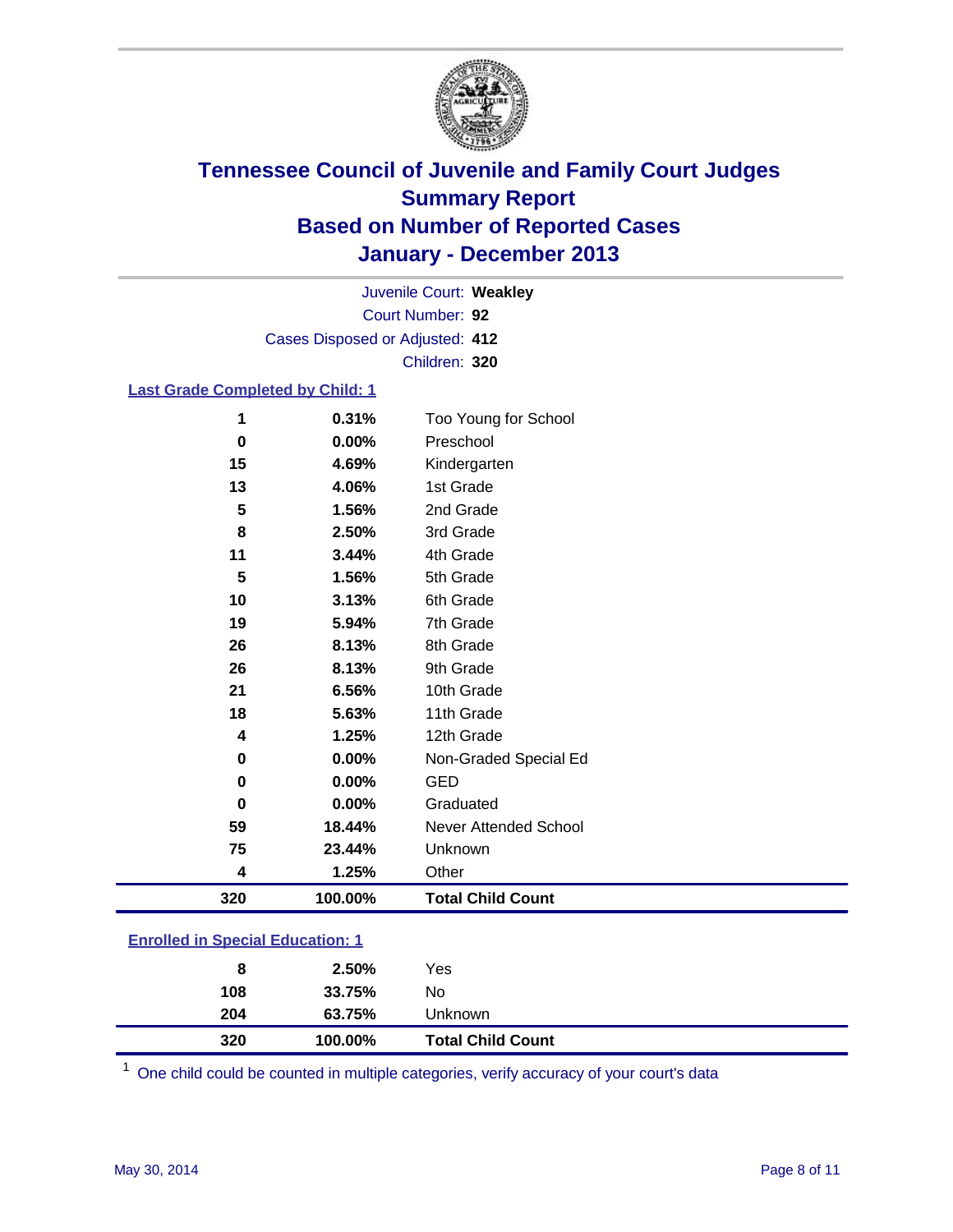

|                              |                                 | Juvenile Court: Weakley   |
|------------------------------|---------------------------------|---------------------------|
|                              |                                 | Court Number: 92          |
|                              | Cases Disposed or Adjusted: 412 |                           |
|                              |                                 | Children: 320             |
| <b>Action Executed By: 1</b> |                                 |                           |
| 377                          | 84.53%                          | Judge                     |
| 0                            | $0.00\%$                        | Magistrate                |
| 67                           | 15.02%                          | <b>YSO</b>                |
| $\mathbf{2}$                 | 0.45%                           | Other                     |
| 0                            | 0.00%                           | Unknown                   |
| 446                          | 100.00%                         | <b>Total Action Count</b> |

### **Formal / Informal Actions: 1**

| 51           | 11.43%   | Dismissed                                        |
|--------------|----------|--------------------------------------------------|
| 2            | 0.45%    | Retired / Nolle Prosequi                         |
| 68           | 15.25%   | <b>Complaint Substantiated Delinquent</b>        |
| 8            | 1.79%    | <b>Complaint Substantiated Status Offender</b>   |
| 53           | 11.88%   | <b>Complaint Substantiated Dependent/Neglect</b> |
| 0            | $0.00\%$ | <b>Complaint Substantiated Abused</b>            |
| 0            | $0.00\%$ | <b>Complaint Substantiated Mentally III</b>      |
| 105          | 23.54%   | Informal Adjustment                              |
| 0            | $0.00\%$ | <b>Pretrial Diversion</b>                        |
| 0            | $0.00\%$ | <b>Transfer to Adult Court Hearing</b>           |
| 0            | $0.00\%$ | Charges Cleared by Transfer to Adult Court       |
| 69           | 15.47%   | Special Proceeding                               |
| 63           | 14.13%   | <b>Review Concluded</b>                          |
| 25           | 5.61%    | Case Held Open                                   |
| $\mathbf{2}$ | 0.45%    | Other                                            |
| 0            | $0.00\%$ | <b>Unknown</b>                                   |
| 446          | 100.00%  | <b>Total Action Count</b>                        |

<sup>1</sup> If different than number of Referral Reasons (446), verify accuracy of your court's data.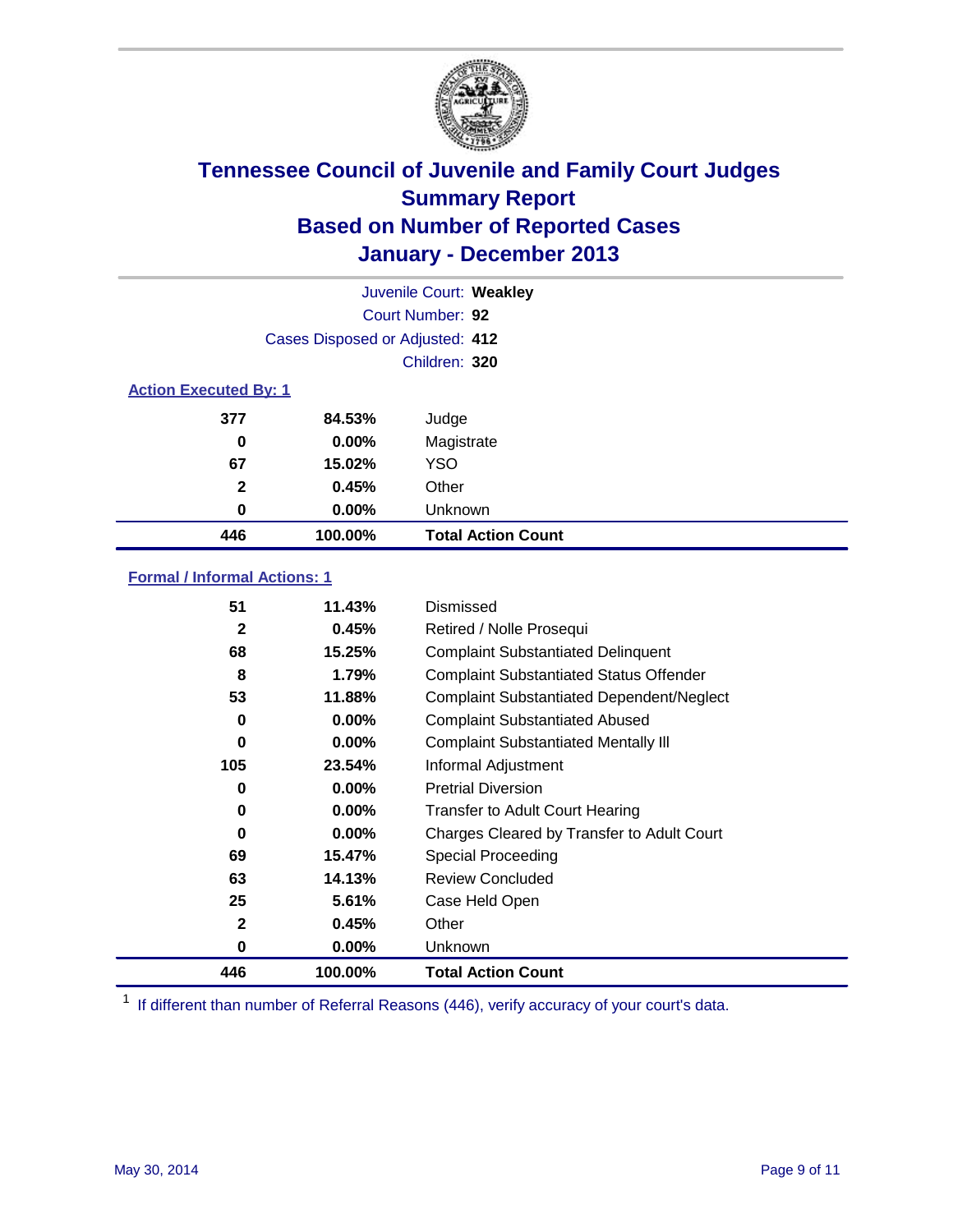

|                       |                                 | Juvenile Court: Weakley                               |
|-----------------------|---------------------------------|-------------------------------------------------------|
|                       |                                 | Court Number: 92                                      |
|                       | Cases Disposed or Adjusted: 412 |                                                       |
|                       |                                 | Children: 320                                         |
| <b>Case Outcomes:</b> |                                 | There can be multiple outcomes for one child or case. |
| 100                   | 14.62%                          | <b>Case Dismissed</b>                                 |
| 3                     | 0.44%                           | Case Retired or Nolle Prosequi                        |
| 36                    | 5.26%                           | Warned / Counseled                                    |
| 23                    | 3.36%                           | Held Open For Review                                  |
| 44                    | 6.43%                           | Supervision / Probation to Juvenile Court             |
| 7                     | 1.02%                           | <b>Probation to Parents</b>                           |
| 0                     | 0.00%                           | Referral to Another Entity for Supervision / Service  |
| 8                     | 1.17%                           | Referred for Mental Health Counseling                 |
| 3                     | 0.44%                           | Referred for Alcohol and Drug Counseling              |
| 4                     | 0.58%                           | <b>Referred to Alternative School</b>                 |
| 1                     | 0.15%                           | Referred to Private Child Agency                      |
| 0                     | 0.00%                           | Referred to Defensive Driving School                  |
| 5                     | 0.73%                           | Referred to Alcohol Safety School                     |
| 2                     | 0.29%                           | Referred to Juvenile Court Education-Based Program    |
| 0                     | 0.00%                           | Driver's License Held Informally                      |
| 0                     | 0.00%                           | <b>Voluntary Placement with DMHMR</b>                 |
| 2                     | 0.29%                           | <b>Private Mental Health Placement</b>                |
| 0                     | 0.00%                           | <b>Private MR Placement</b>                           |
| 1                     | 0.15%                           | Placement with City/County Agency/Facility            |
| 21                    | 3.07%                           | Placement with Relative / Other Individual            |
| 12                    | 1.75%                           | Fine                                                  |
| 14                    | 2.05%                           | <b>Public Service</b>                                 |
| 19                    | 2.78%                           | Restitution                                           |
| 0                     | 0.00%                           | <b>Runaway Returned</b>                               |
| 21                    | 3.07%                           | No Contact Order                                      |
| 2                     | 0.29%                           | Injunction Other than No Contact Order                |
| 19                    | 2.78%                           | <b>House Arrest</b>                                   |
| 1                     | 0.15%                           | <b>Court Defined Curfew</b>                           |
| 0                     | 0.00%                           | Dismissed from Informal Adjustment                    |
| 0                     | 0.00%                           | <b>Dismissed from Pretrial Diversion</b>              |
| 0                     | 0.00%                           | Released from Probation                               |
| 0                     | 0.00%                           | <b>Transferred to Adult Court</b>                     |
| 0                     | 0.00%                           | <b>DMHMR Involuntary Commitment</b>                   |